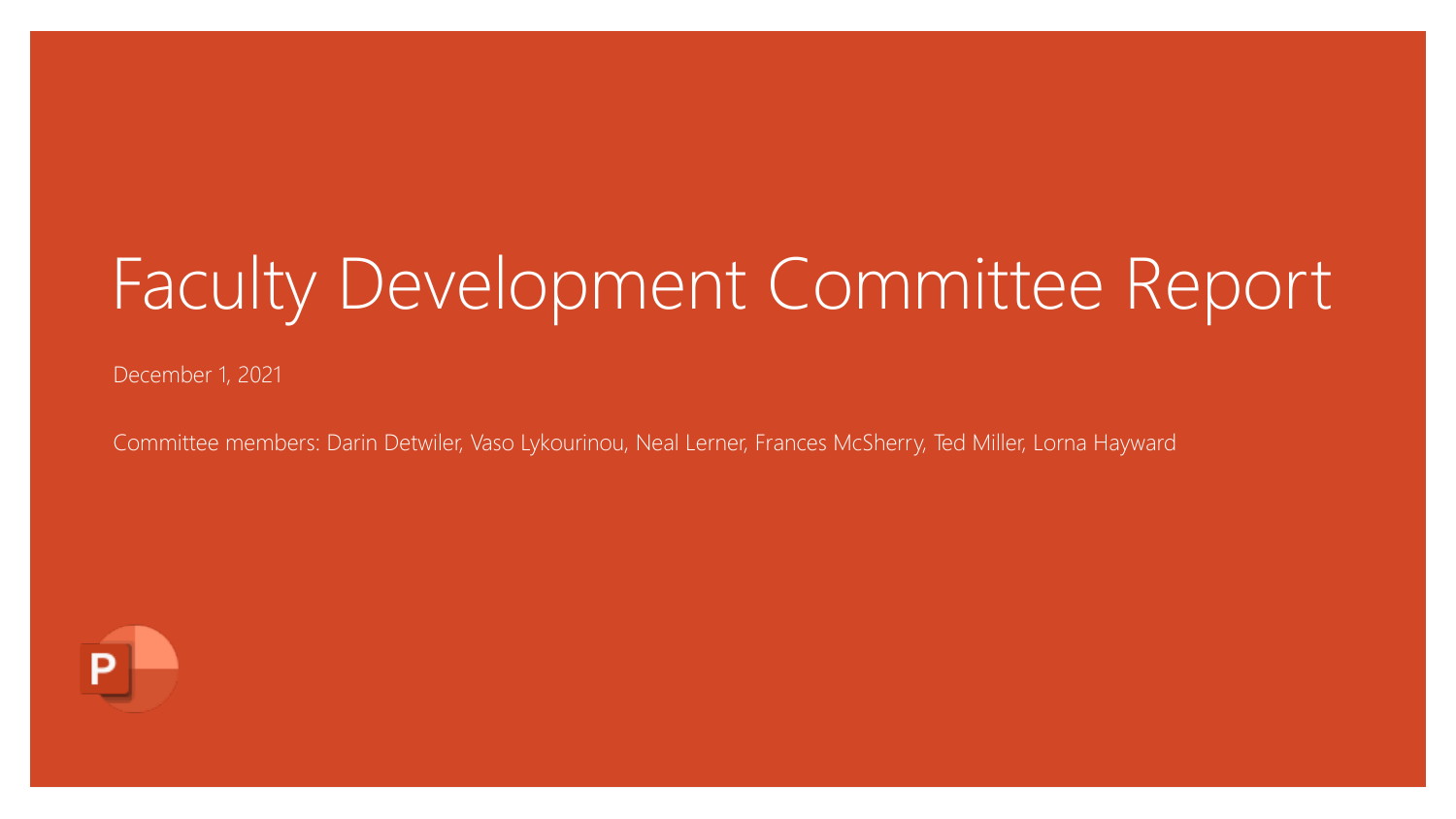### Context for a Remote Work Policy

- FDC Faculty Survey Results 2020-21: NUFlex hybrid before 2020 only 39% of faculty felt comfortable using the technology. Concerns related to technology support.
- Full-time in person to full-time remote is a spectrum—NUFlex is in between.
- NU Flex hybrid teaching is different from remote due to extra workload and technological support required. Teaching two classes simultaneously.
- NU global and mobility aspirations are not reflected in the policy as currently presented—the remote policy was temporary and changed three times since March 2020.
- Policy needs to be flexible due to the changing nature of our students, more global nature of society, and continuation of the COVID-19 pandemic.
- Fall 2021 term, there was no announcement regarding the submission of remote work requests from the faculty. Faculty were encouraged to return to campus indicating there was no policy for remote work.
- The policy should be based on transparency, convenience, safety, and flexibility (Less top down, more collaborative).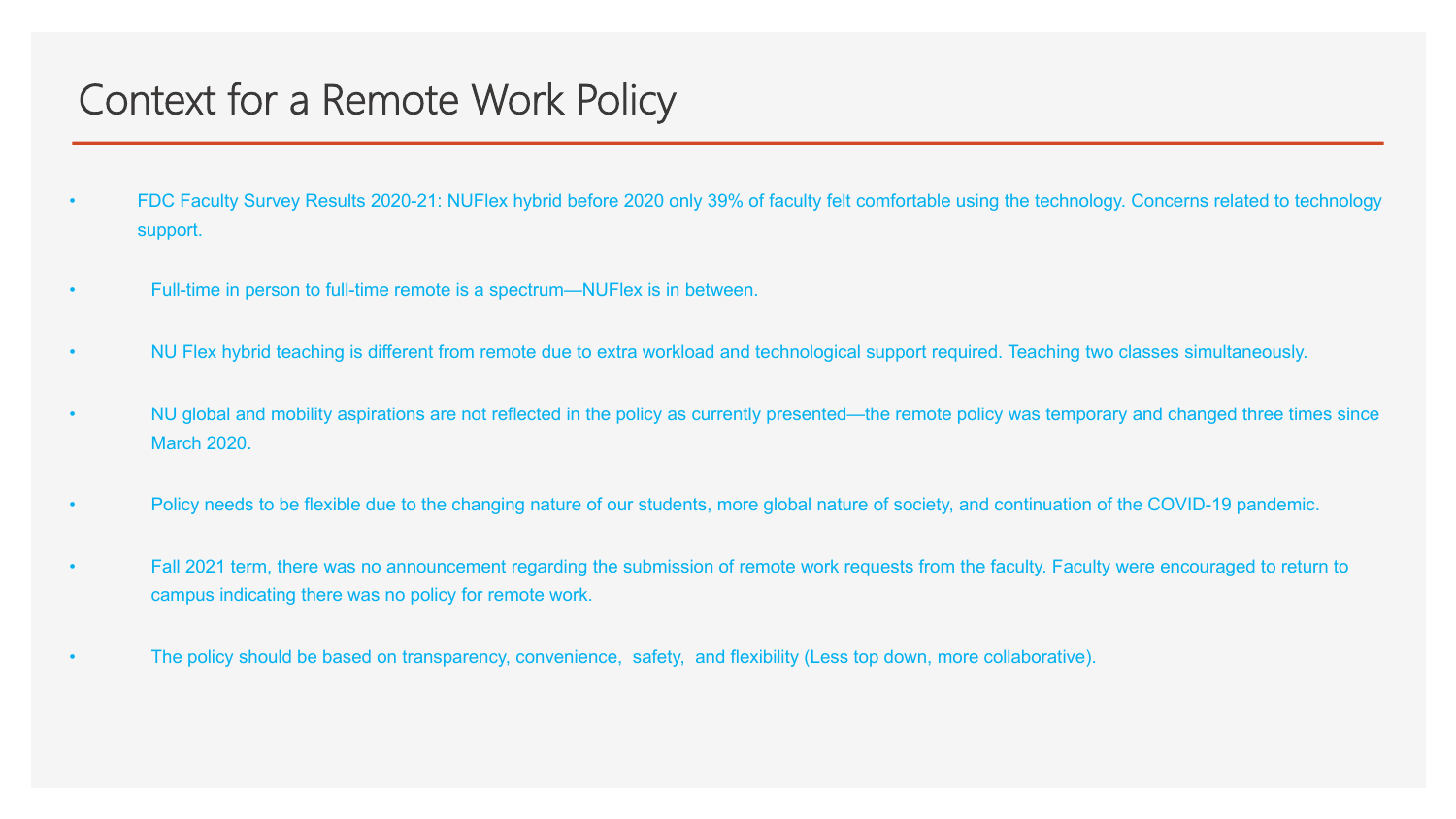### Teaching: Policy Recommendations

#### **Colleges/Degree Programs should provide:**

- 1. Specifications of quality that apply to their mission, any required certifications for faculty preparation, legal requirements, and training preparation faculty must engage in that is deemed essential for flexibility.
- 2. Specific bottom line metrics used to decide whether a course can be hybrid, 100% online, or 100% on ground, considering feasibility. (Considering Labs, performance in person, and accreditation requirements, for example.)
- 3. Explicitly formulated guidelines for a range of % of online teaching, a minimum of days of the week, or semesters faculty could choose to deliver instruction online and/or blend it with in person, as needed.
- 4. Additional guidance related to experiential education ( clinical, coop, local, global).

These recommendations will provide an essential pathway to decentralize the top down and unclear process by which faculty structure their courses during the ongoing pandemic. Flexibility is needed to support faculty creativity while recognizing their needs as human beings and professionals thereby recognizing the presence of high levels of stress, burn out, and a sense of hopelessness.

#### **Flexibility needs within policy:**

- 1. Use Canvas and NUFlex during snow days, faculty travel, illness, and for issues related to family stability.
- 2. Faculty office hours on zoom—drop in more convenient, or by appointment in person.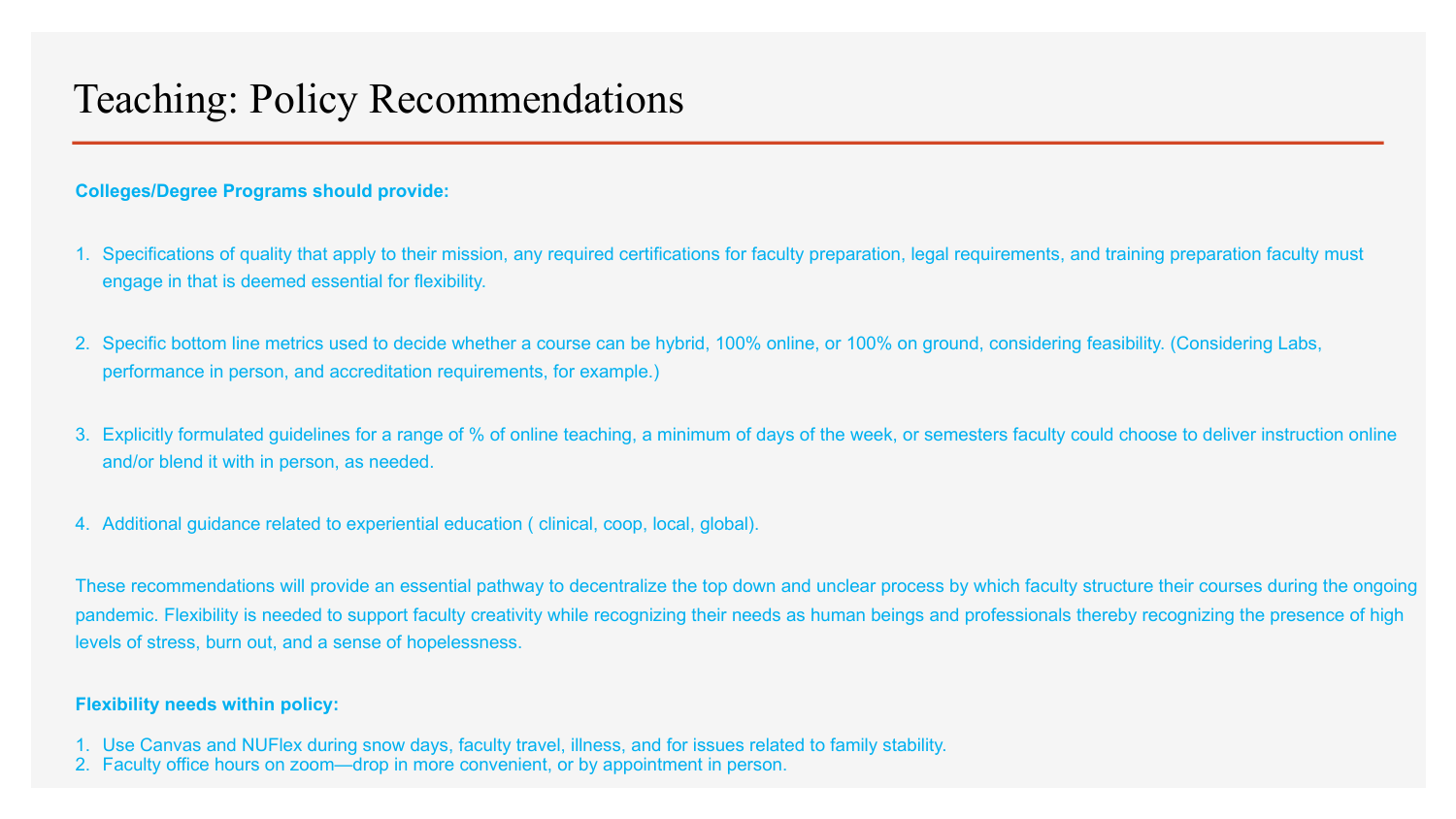### Research/Scholarship: Policy Recommendations

- Allow flexibility in faculty handling of research duties with regular remote days as each faculty member decides best how to accommodate research teams meetings and laboratory work.
- Tenure clock considerations should continue due to COVID 19 pandemic.
- Increased NURes infrastructure to support cross disciplinary mentoring, networking, grant submissions, and post award—all of which are more important during pandemic conditions.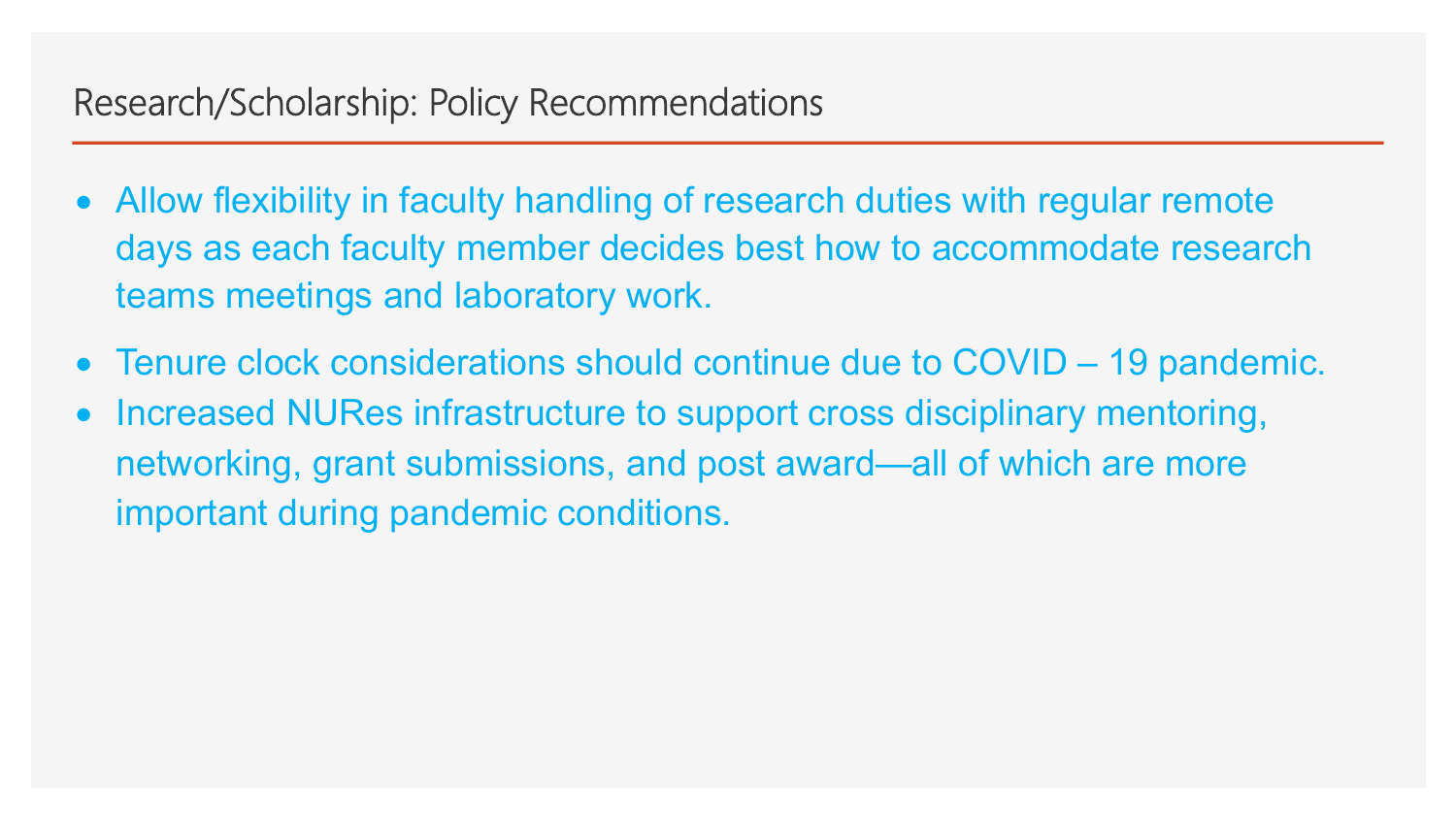**Context:** during the past year and a half every faculty on campus, regardless of rank and title, were engaged in an exponentially large number of meetings, committees, formal and informal discussions, and working with students for longer hours and outside of formally defined workloads.

- Service metrics must reflect the effort faculty engaged in during the pandemic. Increased service engagement should be accounted for in promotion dossiers and annual merit reports/workload policy.
- Move administrative staff and other committee meetings to remote mode, when possible, to decrease the volume of face-to-face meetings on campus, reduce carbon footprint, and create flexibility and greater inclusion for meetings.
- Evaluate in person engagement with community partners (local and global) depending on the population served—children, adults, immunocompromised--due to safety concerns.